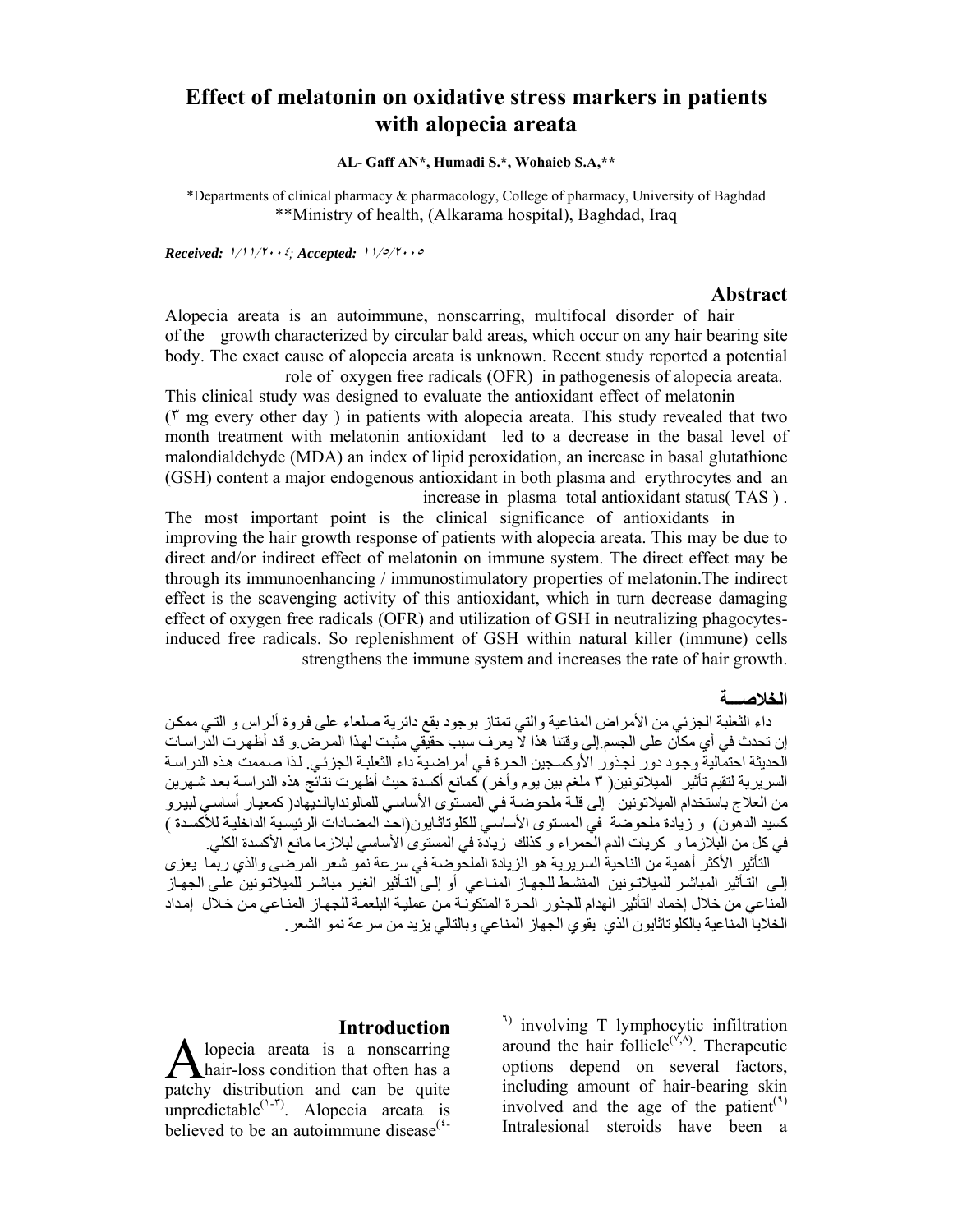and delays the aging process<sup> $(17-10)$ </sup> Melatonin also has immunostimulatory/  $immunoenhancing$  properties<sup> $(15-1°)$ </sup>. These studies have demonstrated a stimulatory effect of melatonin on acquired immunity,and reported to increase natural killer cell activity. A high affinity receptor binding site for melatonin has been found on T helper lymphocyte cells providing a direct link between melatonin levels and immunosensitivity. Melatonin activates these T lymphocytes into production of cytokines and this cascade of chemical signals recruits other immune cells and makes them more responsive $(1^{17})$ . One of the key targets for melatonin is the thymus as a central organ of the immune system.

Therefore, an oxidative stress may play an important role in hair loss in patients with alopecia areata, this clinical study was aimed at evaluating the antioxidant effect of melatonin and the degree of its effects on the levels of oxidative stress markers in patients with alopecia areata.

## **Subjects and methods**  *Subjects*

*A*-*study group:* comprised of total of ١٠ subjects,  $\circ$  normal controls (mean age  $\forall x \in \mathbb{R}$ .  $\forall x \in \mathbb{R}$  years) and  $\circ$  cases with alopecia areata(mean age  $\mathbf{r} \circ \mathbf{A} \cdot \mathbf{A} \cdot \mathbf{B} \cdot \mathbf{A}$ years). They were non-smokers, nonalcoholics and free from apparent other diseases.Patients involved in this study were under a dermatologist supervision and received a traditional treatment which includes [corticosteroids, diuretics (spironolactone), local irritant, phototherapy and tonics] . The duration of disease ranged from  $(5 \text{ month} - 1)$ years).

*B***-***patients:* five patients (١ female, ٤ males) with alopecia areata were included in this study. Treatment schedules included a combination of antioxidants ( melatonin capsule  $\bar{r}$  mg each other day) with traditional treatments which includes [corticosteroids (prednisolone tablet  $\log \log$  /day

mainstay of treatment. Topical steroids, anthralin, and minoxidil are additional therapeutic modalities that have been used with mixed success over the last several years<sup> $(1, 1)$ </sup>.

Once the classic treatments of dermatologists are exhausted ,a number of people turn to the use of alternative treatments which includes(*Stress reduction, Aloe vera, Poison ivy, Sunlight, Heat treatment, Zinc supplements, Mustard seed/Capsicum poultice*, *Vitamin supplements/creams, Asprin poultice*, *Dimethylsulfoxide (DMSO), Homeopathic treatment*, *Herbs*, *Flax seed oil, linseed oil, fish oil).* Some of these therapies are recommended by the more experimental dermatologists or by alternative practitioners. Usually very little is known about alternative treatments in relation to their effects on alopecia  $area<sup>(11)</sup>$ .

few years ago, several studies have presented several lines of evidence for the involvement of oxygen free radicals (OFRs) in the pathogenesis of alopecia areata. Al-Jaff et.al.<sup> $(1)$ </sup> investigated the role of oxidative stress in patients with AA , the effect of nutrient antioxidants on tissue antioxidant status and the clinical picture of the disease. Therapy with nutrient antioxidants in these patients significantly improved tissue antioxidant status and was associated with good responce in their hair growth .These effects suggest an important role of nutrient antioxidants in protecting the body (e.g immune system) from oxidative damage and may influence the severity of alopecia areata.

Melatonin is the principal hormone produced by the pineal gland (the base of the brain)that decreases with age<sup> $(1,1)$ </sup> .The pineal gland monitors changing light levels throughout the day and, sensing the approach of nightfall, increases its output of melatonin. Nighttime melatonin levels are  $\cdot$  times higher than daytime levels  $(1,1,1)$  is the most powerful antioxidant known. It protects cells from free radical damage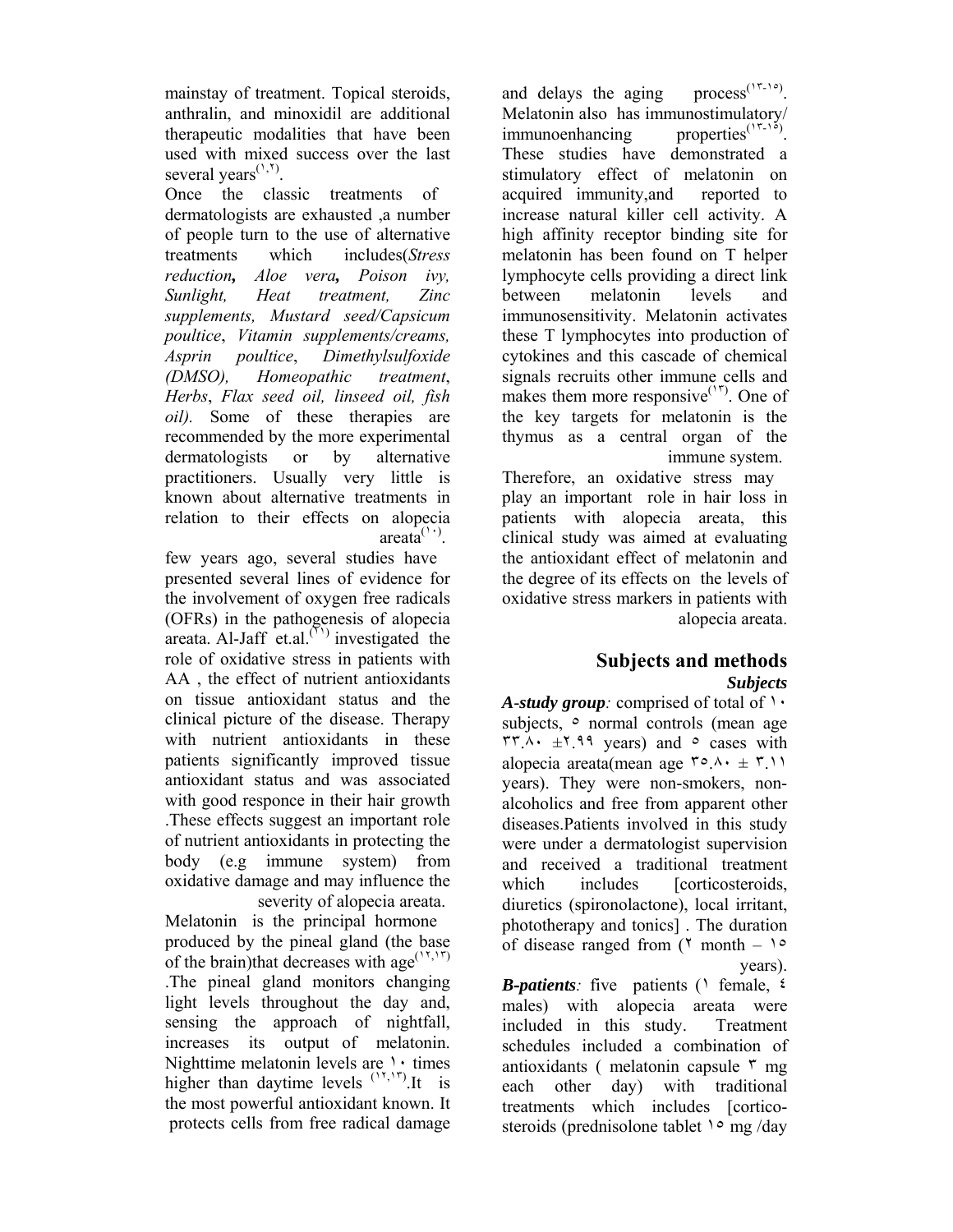and intra-lesional corticosteroids), diuretics (spironolactone  $\gamma \circ$  mg/day), local irritant, phototherapy and tonics like B- complex capsule]. The treatment with melatonin continued for two months.

**C**-*Samples*: heparinized venous blood samples were collected from alopecic patients as well as from controls using plastic disposable syringes. Fresh blood samples were used for MDA and GSH measurements in plasma and RBCs . Measurement of plasma and erythrocytes MDA based on the reaction of thiobarbituric acid (TBA) forming TBA-MDA adduct, was carried out using the modified method of Stocks and Dormandy<sup> $(17)$ </sup> as described by Gilbert et  $al^{(1)}$ . The results were expressed as OD /ml and OD/ g Hb respectively . Measurement of plasma and erythrocytes GSH content was determined to the method of Godin et al.<sup> $(1A)$ </sup>. Amounts of GSH were expressed as OD/ml and OD/g Hb respectively.

Plasma samples were frozen up to  $12$ days for total antioxidant status measurement (TAS) using commercial assay kit obtained from Randox $(19)$ .

Data were analyzed using t-test.

## **Results**

The baseline mean of plasma and erythrocytes MDA concentrations in patients with alopecia areata was significantly higher than those of controls. Treatment with the antioxidant melatonin normalized MDA levels in plasma and RBCs after ٢ months after treatment (Table 1).

Basal level of plasma GSH concentrations in patients with alopecia areata were significantly higher than those of controls . Treatment with melatonin did not normalize these levels, but rather had a significant effect in further increasing plasma GSH levels.

Furthermore, the basal mean RBCs GSH and plasma TAS levels were significantly lower in patients with alopecia areata than those of controls. Treatment with melatonin did significantly elevate GSH content and TAS levels to normal level in patients with alopecia areata after two months of treatment (Table 1).

Clinically, there was an obvious improvement in rate of hair growth after ١ and ٢ months of treatment with the combination of the melatonin and traditional treatment as shown in the following pictures .

|                                                                                       | melatonin each other day.              |                                                                                    |                                                                     |
|---------------------------------------------------------------------------------------|----------------------------------------|------------------------------------------------------------------------------------|---------------------------------------------------------------------|
| Control $(N=$                                                                         | Patients with alopecia ( $N = \circ$ ) |                                                                                    |                                                                     |
| $\circ$                                                                               | Months after treatment                 |                                                                                    |                                                                     |
|                                                                                       |                                        |                                                                                    |                                                                     |
| $\cdot$ $\cdot$ $\vee$ $\wedge$ $\pm$ $\cdot$ $\cdot$ $\wedge$ $\epsilon$             | $\cdot$ { $55 + 10*$                   | $\cdot$ ) $\epsilon$ $\uparrow$ $\pm$ $\cdot$ , $\uparrow$ $\epsilon$ * $\uparrow$ | $\cdot \cdot \vee \pm \cdot \cdot \cdot \dagger$                    |
| $\cdot$ , $\uparrow$ $\vee$ $\wedge$ $\pm$ $\cdot$ , $\uparrow$ $\uparrow$ $\uparrow$ | $1.419 \pm 0.724*$                     | $\cdot$ , $\circ$ $\pm$ $\cdot$ $\cdot$ $\circ$ $\uparrow$ $\uparrow$              | $\cdot$ , $\uparrow \wedge \pm$ $\cdot$ $\uparrow \vee \uparrow$    |
| $19 \pm 11$                                                                           | $Y_1 Y 19 + 291*$                      | $Y 11\&0.0*$                                                                       | $\mathsf{r}$ $\mathsf{r}$ $\mathsf{r}$ $\mathsf{r}$ $\mathsf{r}$    |
|                                                                                       |                                        |                                                                                    | $. 001+$                                                            |
| $\mathbf{Y} \mathbf{Y} \cdot \mathbf{U}$                                              | $11.744 \pm 1.071*$                    | $19.749 \pm 1.1177$                                                                | $\forall \Upsilon$ ( $\circ$ + $\circ$ + $\uparrow$ $\wedge$ $\vee$ |
| ۱ ٦٠١                                                                                 |                                        |                                                                                    |                                                                     |
| $1.017 \pm .257$                                                                      | $.912 \pm .02*$                        | $1.77\lambda_{\pm}$ . $\lambda V_{\pm}$                                            | $1.07$ $+$ $\cdot$ $.7$ $\vee$ $\dagger$                            |
|                                                                                       |                                        |                                                                                    |                                                                     |

**Table(١):** *Markers of oxidative stress in patients with alopecia areata with their aged matched controls before and after two months treatment with a* ٣ *mg* 

Values are expressed as mean  $\pm$  standared deviation. \*significantly different from control  $(P< \cdots)$ , † significantly different from pretreatment  $(P \leq \cdot \cdot \cdot \cdot)$ , MDA: malondialdehyde( an index of lipid peroxidation), GSH: glutathione, TAS: total antioxidant status, RBC: erythrocytes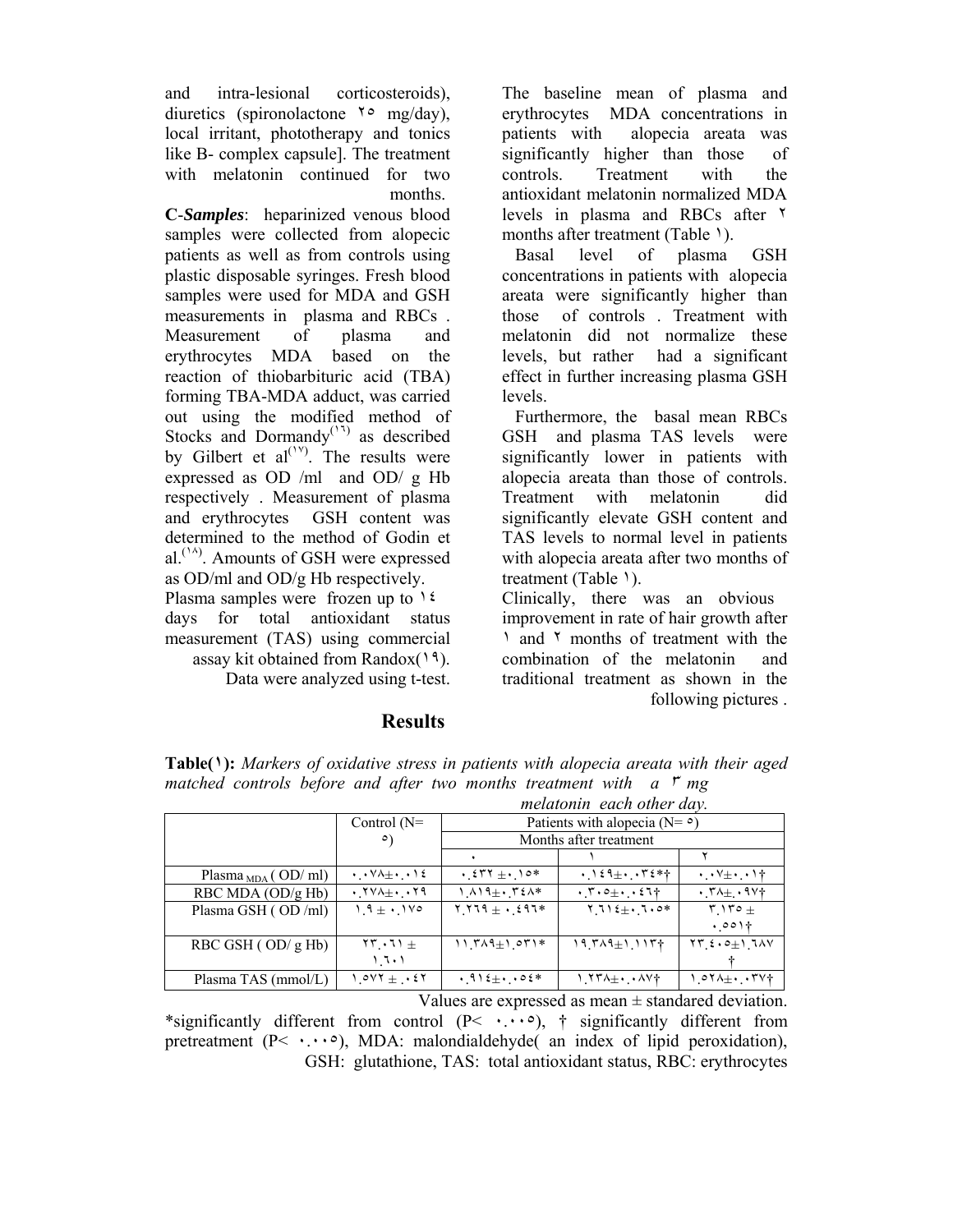









Patient with alopecia areata taking melatonin capsule ( $\mathbf{r}$  mg) every other day : A,B before treatment, C during treatment and D after  $\gamma$  months of treatment.

## **Discussion**

Various studies in humans and animals have shown that melatonin has a powerful pro-immune effect, especially in stressed, aging or diseased  $\text{animals}^{(\frac{1}{2},\frac{1}{2},\frac{1}{2},\frac{1}{2})}$ . They noted that chronic melatonin treatment of old mice restores a number of age-associated immune alterations<sup> $(1, 1, 1, 1)$ </sup>. In particular, at the thymic level, regrowth of the organ and

recovery of the reduced thymic endocrine activity, were also observed. At the peripheral level, corrections of the low number of peripheral blood lymphocytes and, at least, partial reconstitution of responsiveness to T cell mitogens are observed  $(1)$ .

The present study demonstrated, for the first time, the presence of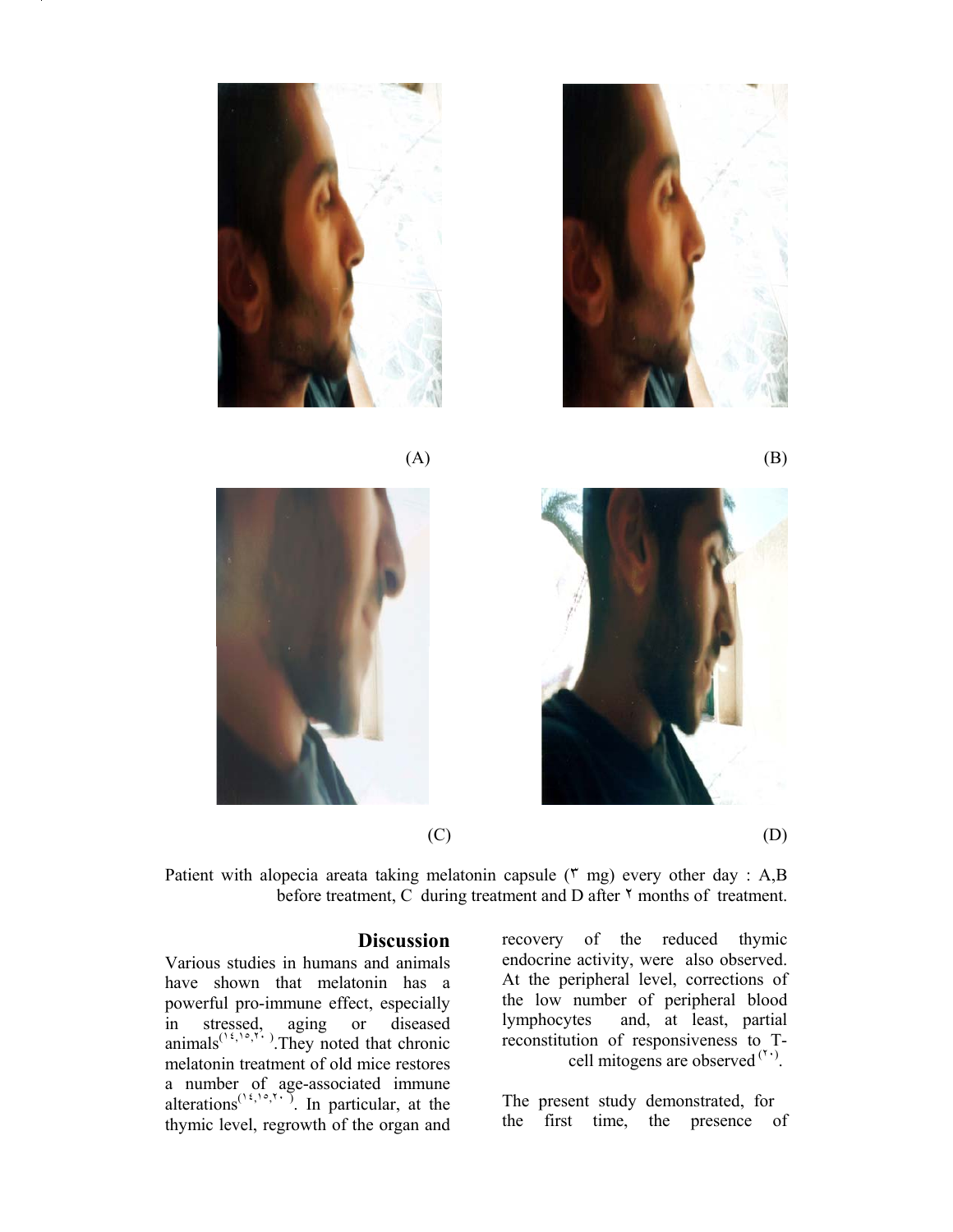[alterations in TAS].no comparable study is available in the literature in this regard and further studies are needed to investigate the mechanism (s) responsible for this finding. It seems alterations in oxygen free radical scavenging processes in erythrocytes and plasma of patients with alopecia areata manifested by a decrease in plasma antioxidant status (TAS) .It seems that antioxidant defenses remain high in normal individual, keeping lipid peroxidation under control. However, in alopecic patients antioxidant defenses are significantly lowered, thus exposing erythrocytes to the damaging effects of lipid peroxides.This may be due to a direct and/or indirect effect of alopecia, per se , where the already formed immune complex resulted in the production of phagocytes- derived free radicals, which will lead to the initiation of lipid peroxidation as manfisted by the significant increase in total endogenous basal MDA levels.

GSH, a major scavenger of oxygen reactive intermediates, protect cells against the effect of free radical and of related intermediates (e.g. peroxides) that are formed endogenously $(1)$ . Therefore, a reduction in cellular GSH may be associated with an increased susceptibility to oxidant stress or reflect a response to  $it^{(\tau\tau)}$ . A considerable decrease in the red cell GSH has already been reported in patients with alopecia<sup> $(1)$ </sup>. In the present study, the decreased total GSH content in red cells may be due to the increased GSH utilization in neutralizing oxygen free radical produced by phagocytes. These changes in GSH level may increase the susceptibility of erythrocytes and plasma to endogenous oxidative stress.The fact that plasma GSH level of alopecic patients were higher than their controls may be a compensatory increase due to the release of oxidized GSH from tissues and pooled in plasma.

The treatment with melatonin antioxidant led to decrease the basal level of MDA increase GSH in both plasma and erythrocytes, and increase plasma TAS.Furthermore,the most important clinical effect of melatonin combined with traditional treatment , in improving the hair growth responce of alopecic patients, has not been previously reported in the available **litrature** 

This interesting and noval finding may be due to direct and/or indirect effects of melatonin. The direct effect include its immunostimulatory and immunoenhancing effects<sup> $(1,1,1)$ </sup> which is particularly apparent in immunodepressive state.The immunoenhancing action of melatonin seems to be mediated by T-helper cellderived opioid peptides as well as by lymphokines and perhaps by pituitary hormones. Melatonin- inducedimmuno-opioids and lymphokines imply the presence of specific binding sites or melatonin receptors on cells on immune system.On the other hand, lymphokines such as gamma-interferon and interleukin-٢ as well as thymic hormones can modulate the synthesis of melatonin in the pineal gland<sup> $(1)$ </sup>. The indirect effect of melatonin include its scavenging activity, which in turn decrease both oxidative damage and utilization of GSH in neutralizing phagocytes induced free radicals. So replenishment of GSH within natural killer (immune) cells strengthens the immune system and increases the rate of hair growth.

In conclusion, the present study further supports the role of oxidative stress in the pathogenesis of alopecia areata, and presents a novel evidence for the preferential effect of the powerful antioxidant and immunostimulating hormone, mela-tonin when combined with traditional treatment in correcting anti-oxidant status as well as improving the rate of hair growth in alopecia areata patients in comparison with the effects obtained from the use of traditional trea-tment alone.Further studies are required to invistigate the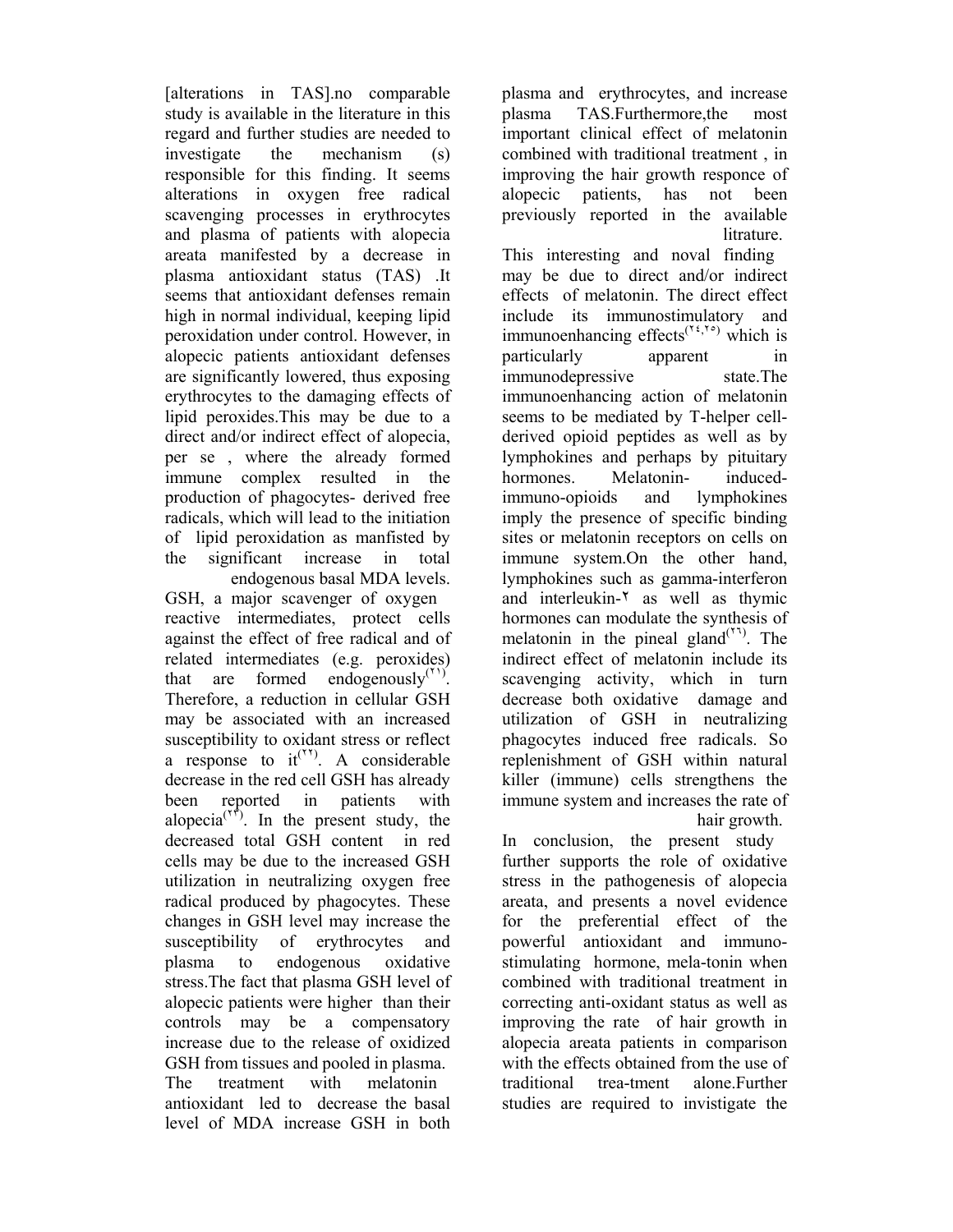exact mechanism responsible for this novel effect of melatonin.

## **References**

- ١. Thomas P. Habif ,*″Clinical Dermatology″* A color guide to diagnosis and therapy,  $\epsilon^{th}$  edition, Mobsy,Philadelphia,Pennsylvania.٢٠٠ ٤; P٨٥٥.
- ٢. Champio-RH; Burton-JL; Burns-DA;Breathnach,Eds. *Rook*″ Textbook of dermatology<sup>"</sup> <sup>τ<sup>th</sup> edition, Blackwell</sup> science,England.٢٠٠٣;١:p٢٩٠٣-٢٩٣٨.
- ٣. Fauci-A.S.,Braunwald- E, isselbacher- K. J, *Harrisons*″ Principles of internal Medicine" Eds.<sup>1  $\xi$ th</sup> edition, Mc Graw-Hill,New York.٢٠٠١;p٣١٢- ٣١٤.
- ٤. Barahamani N; De Andrade M,Slusser J;Zhang Q;Duvic M. Interleukin-<sup>1</sup> receptor antagonist allele ٢ and familial alopecia areata. *J-Invest-Dermatol.*٢٠٠٢;.١١٨(٢):٣٣٥-  $V_{\perp}$
- ٥. Tazi-Ahini R; Cork MJ;Gawkrodger D J;et al. Role of the autoimmune regulator (AIRE) gene in alopecia areata : strong association of a potentially functional AIRE polymorphism with alopecia universalis. *Tissue antigens*. ٢٠٠٢; ٦٠(٦):٤٨٩-٩٥.
- ٦. Madani S,and Shapiro J. Alopecia areata update. *J Am Acad Dermatol*. ٢٠٠٠;٤٢:٥٤٩-٥٦٦.
- ٧. Freyschmidt-Paul P, Ziegler A, McElwee KJ, et al. Treatment of alopecia areata in C٣H/HeJ mice with the topical immunosuppressant FK٥٠٦ (Tacrolimus). *Eur J Dermatol.*  <sup>٢٠٠١</sup>; ١١:٤٠٥-٤٠٩.
- ٨. Amos Gilhar. Mediation of alopecia areata by co- operation between  $CD<sup>2+</sup>$  and  $CD<sup>A+</sup>$  T lymphocytes.٢٠٠٢;١٣٨ NO. ٧.
- ٩. Papadopoulos AJ, Schwartz RA,and Janniger CK. Alopecia areata. Pathogenesis, diagnosis, and therapy. *Am J Clin Dermatol*. ٢٠٠٠;١:١٠١-١٠٥.
- ١٠. Alopecia areata: alternative treatment *( Keralin.com)* internet.
- ١١. AL- Jaff A.The role of oxidative stress in alopecia areata. *M.SC. thesis.* University of Baghdad  $\{\cdot\}$ .
- ١٢. Beard H.O. social and psychological implication of alopecia areata.J-Am-Acad-Dermatol.١٩٨٦;١٤:٦٩٧.
- ١٣. Maestroni GJ.The immunotherapeutic potential for melatonin.*Expert Opin Investig Drugs*.٢٠٠١ ;١٠(٣):٤٦٧-٧٦.
- ١٤. Reiter RJ. Areview of the evidence supporting melatonins role as an antioxidant.*J Pineal Res.*١٩٩٥  $Jan$ ;  $\lambda(1)$ :  $1 - 11$ .
- ١٥. Reiter RJ. Melatonin as free radical scavenger : implications for a ging and age related disease.*Ann NY Acad Sci*.١٩٩٤ ,٣١;٧١٩:١-١٢.
- ١٦. Stocks-J and Dormandy-T.Lthe autooxidation of human red blood cell lipids induced hydroge peroxidee.*Brit-J-Hematol.*١٩٧١;٢٠:٩٥-١١١.
- ١٧. Gilbert-HS;Stump-DD and Roth-EF.Amethod to correct for errors caused by generation of interfering compounds during erythrocyte lipid peroxidation.*Anal-*

*Biochem.*١٩٨٤;١٣٧:٢٨٢-٢٨٦.

- ١٨. Godin-DV;Wohaib-SA;Garnett-ME.,and Goumeiouk-AD.Antioxidant enzyme alterations in expermental and clinical diabetes.*Mole Cellular-Bioch.*١٩٨٨;٨٤:٢٢٣-٢٣١.
- ١٩. Miller NJ;Rice-Evance C;Duvies MJ;Gopinathan V.and Milner A.Total antioxidant status by colometric method.*Clinical Science*.١٩٩٣;٨٤:٤٠٧-٤١٢.
- ٢٠. Maestroni GJM,Conti A and Lissoni P: Type <sup> $\uparrow$ </sup> Th cells as target of the circadian melatonin signal:Relevance in local immunity. *Regional Immunology (USA).*١٩٩٥;٦١٥-٦(٣٥٠-٣٥٤).
- ٢١. Meister-A.Selective modification of glutathione etabolism.*Science.* ١٩٨٣; ٢٢٠:٤٧٢-٧.
- ٢٢. Chance-B;Sies-H;Boveris-A. Hydroperoxide metabolism in mamalian organ .*Physiol Rev*.١٩٧٩; ٥٩:٥٢٧-٦٠٥.